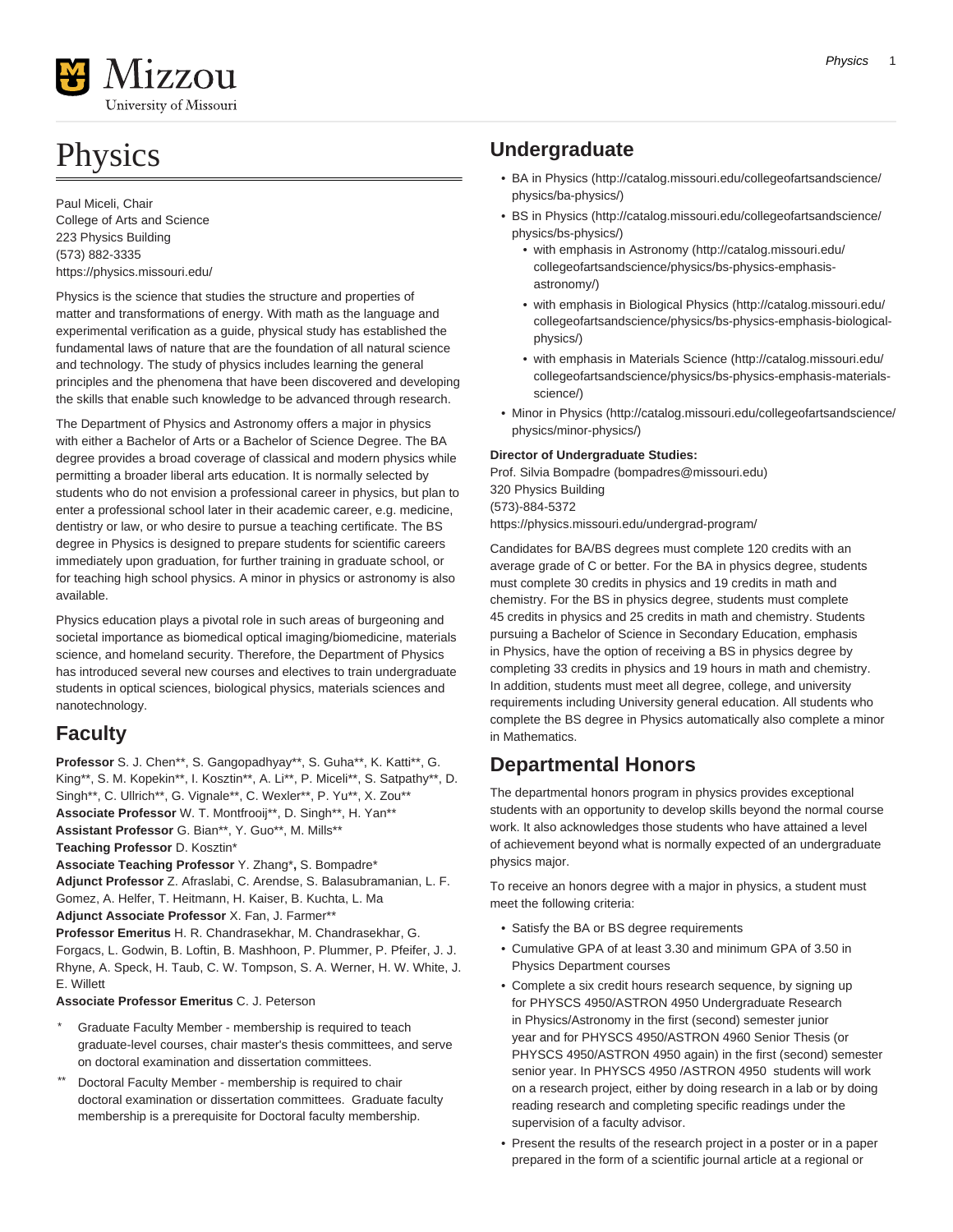national meeting, to a faculty panel that will consist of no fewer than three Physics Department faculty members, or in a physics seminar.

In order to receive departmental honors recognition, the student must be recommended by the director of undergraduate studies. Upon recommendation, the Office of the University Registrar will be notified that the candidate has earned departmental honors recognition. This acknowledgement will appear on the student's diploma as well as on the transcript.

# **Elective Tracks**

Students have available a variety of courses from which they may select the required credits of physics electives for the BS or BA degree. The department offers tracks that allow students to specialize in astronomy, biological physics, condensed matter physics, computational physics, energy storage, materials science, nanomaterials, or optoelectronics. Students may wish to pursue one of these tracks, or follow a general track in which they can choose any of the courses that are listed and are not required courses.

Note: Tracks are not indicated on the diploma.

# **Second Language Alternative (BS)**

Students who elect an undergraduate program leading to the BS degree with a major in Physics have an option regarding the College of Arts and Science second language requirement. This requirement of 12 or 13 credits (depending on the language studied) may be satisfied alternatively by the substitution of an approved specialization. This consists of a minimum of 12 credits at the 2000/3000 level or above and may not include courses normally required of all physics majors. It is to be selected from an area with special relevance to physics and to the student's own interests and future plans.

Students have selected options in aerospace engineering, atmospheric science/geophysical fluid dynamics, radiation biology, chemistry, computer science, electrical engineering (circuits or computer hardware option), geology, nuclear engineering, material science, math and other areas. The choice and planning of an option must be done under the direction of the departmental undergraduate advisor.

# **Dual Degrees and Double Majors**

Students may wish to pursue two baccalaureate dual degrees simultaneously. For example, this might include a BS in Physics and a BS in Engineering, which is the most common choice. In order to receive two baccalaureate degrees, a student must complete a minimum of 132 credits and complete all the specified requirements for both degrees.

Another degree option is a single baccalaureate degree with two majors (double majors), which may be developed with the concurrence of appropriate advisors in the two departments. A notation of the successful completion of the two areas appears on the student's transcript. Both departments must be in the College of Arts and Sciences. Double major options often chosen by a physics major are chemistry, mathematics or geology. Mathematics is a particularly viable double major because the extensive mathematics component normally required in the BS degree with a major in physics, if coupled with a specialization area chosen from mathematics, nearly completes the BS degree with a major in mathematics.

Careful planning, started early in the academic career, is required to meet the conditions of dual majors or dual degrees. Students who complete such programs obtain the maximum from their undergraduate experience.

# **Graduate**

- [MS in Physics](http://catalog.missouri.edu/collegeofartsandscience/physics/ms-physics/) [\(http://catalog.missouri.edu/collegeofartsandscience/](http://catalog.missouri.edu/collegeofartsandscience/physics/ms-physics/) [physics/ms-physics/](http://catalog.missouri.edu/collegeofartsandscience/physics/ms-physics/))
- [PhD in Physics](http://catalog.missouri.edu/collegeofartsandscience/physics/phd-physics/) ([http://catalog.missouri.edu/collegeofartsandscience/](http://catalog.missouri.edu/collegeofartsandscience/physics/phd-physics/) [physics/phd-physics/\)](http://catalog.missouri.edu/collegeofartsandscience/physics/phd-physics/)

# **Director of Graduate Studies:**

[Prof. Suchi Guha](mailto:guhas@missouri.edu) (<guhas@missouri.edu>) 422 Physics Building (573)-884-3687 <https://physics.missouri.edu/graduate-program/>

# **About Physics**

At the University of Missouri, the physics degrees are offered by the Department of Physics and Astronomy. Because the Department has a moderate size, graduate students are better able to maintain a close relationship with the faculty. Our facilities include various laboratories within the Physics Building as well as the Research Reactor. In certain cases, a student's work may be carried out at National Laboratories or in collaboration with other science and engineering departments.

The largest research area is in experimental and theoretical condensedmatter physics. Other research programs in which thesis work may be accomplished are biological physics and astronomy/astrophysics. Graduates have been very successful in continuing their careers in industry, national laboratories and academics.

# **Research Resources**

The Department of Physics and Astronomy offers many opportunities for scientific research in internationally recognized programs. The main focus of research is in the areas of theoretical and experimental condensed matter physics, biological physics, astrophysics, and alternative energy. These research efforts are fostered by the existence of the University of Missouri Research Reactor (MURR), a 10 MW light-water moderated reactor that is the highest-power university research reactor in the country. Furthermore, many research activities involve facilities at National Laboratories such as Argonne, Oak Ridge, and NIST.

# **Financial Aid from the Program**

The department of Physics and Astronomy is committed to the success of its incoming graduate students and several financial aid packages are available to give maximum support to students so that they can pursue their academic work free from financial problems. Incoming students are usually assigned as teaching assistants (TA), and in some special cases as research assistant (RA).

# **More Details**

For more details on the graduate program please consult the departmental web site: <https://physics.missouri.edu/graduate-program/>

**PHYSCS 1007: Topics in Physics and Astronomy - Physical Science** Study of selected topics in physics and astronomy. Subjects and earnable credit may vary from semester to semester.

**Credit Hour**: 1-3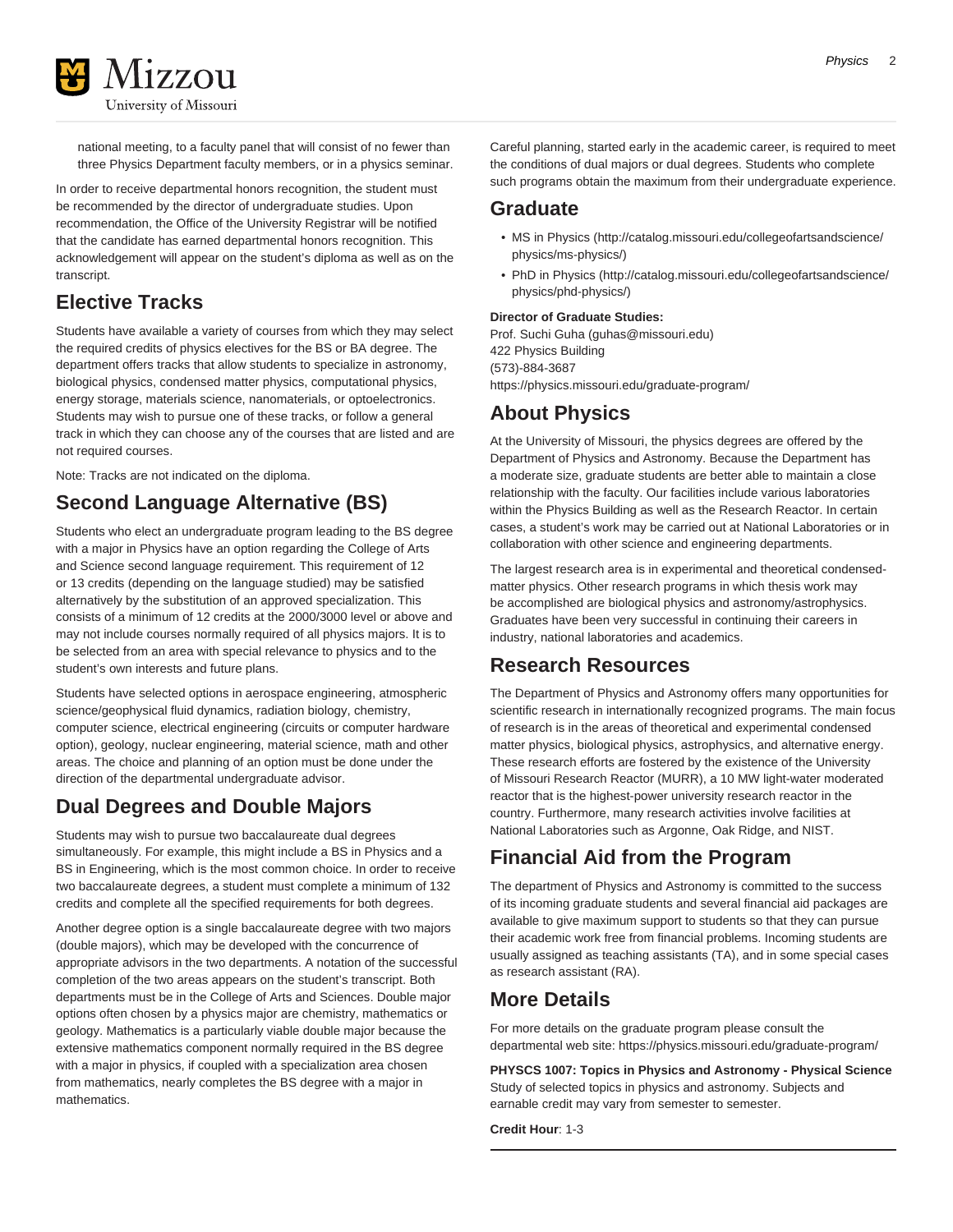

# **PHYSCS 1050: Concepts in Cosmology**

(same as ASTRON 1050). This course explores the development of our understanding of the origin and evolution of the Universe. We will embark on a qualitative description of the Big Bang theory, the expansion of the universe and its current structure, the cosmic microwave background radiation, the existence of dark matter and dark energy and their implications for the Universe's ultimate fate.

### **Credit Hours**: 3

# **PHYSCS 1100: Science and Inventions**

This course covers the history of some of the most important inventions in science and their impact on past civilizations, current advances in science and inventions, funding and policies, and critical advances in technology required for future generations.

**Credit Hour**: 1

# **PHYSCS 1150: Concepts in Physics**

Introduction to fundamental concepts of physics for non-science majors. Concepts include the conservation of energy, the second law of thermodynamics, and the special theory of relativity. Students learn to reason and apply these concepts through writing assignments.

**Credit Hours**: 3

# **PHYSCS 1200: Everyday Wonders: Explaining How Ordinary Things Work**

How does an airplane fly? How does a steel boat float? How does your phone know when you are swiping the screen? Many things that seem wondrous can be explained using basic principles of physics. In this course students develop concepts in simple machines, fluids, waves, optics, and electricity as they explore real-world applications using simulations and hands-on experiments.

# **Credit Hours**: 4

# **PHYSCS 1210: College Physics I**

This introductory college physics course uses algebra and trigonometry in developing some of the fundamental concepts of classical physics. Topics covered are vectors, kinematics, dynamics, gravity, momentum, energy, rotational kinematics, rotational dynamics, fluids, simple harmonic motion, waves and sound, and thermodynamics. Three lectures, one discussion, one lab weekly. Students may receive credit for PHYSCS 1210 or PHYSCS 2750, but not both.

**Credit Hours**: 4 **Prerequisites:** MATH 1100

#### **PHYSCS 1220: College Physics II**

This introductory second semester college physics course uses algebra and trigonometry in developing some of the fundamental concepts of classical physics.Topics covered include electricity and magnetism, optics and modern physics. Three lectures, one discussion, one lab weekly. Students may receive credit for PHYSCS 1220 or PHYSCS 2760, but not both.

# **Credit Hours**: 4

**Prerequisites:** grade of C- or better in PHYSCS 1210

# **PHYSCS 2002: Topics in Physics and Astronomy- Biological Science**

Study of selected topics in physics and astronomy. Subjects and earnable credit may vary from semester to semester. Course may be repeated for credit.

**Credit Hour**: 1-3 **Prerequisites:** MATH 1100

# **PHYSCS 2002H: Topics in Physics and Astronomy- Biological Science - Honors**

Study of selected topics in physics and astronomy. Subjects and earnable credit may vary from semester to semester. Course may be repeated for credit.

**Credit Hour**: 1-3 **Prerequisites:** MATH 1100; Honors eligibility required

# **PHYSCS 2007: Topics in Physics and Astronomy- Physical Science**

Study of selected topics in physics and astronomy. Subjects and earnable credit may vary from semester to semester. Course may be repeated for credit.

**Credit Hour**: 1-3 **Prerequisites:** MATH 1100

# **PHYSCS 2007H: Topics in Physics and Astronomy- Physical Science - Honors**

Study of selected topics in physics and astronomy. Subjects and earnable credit may vary from semester to semester. Course may be repeated for credit.

**Credit Hour**: 1-3 **Prerequisites:** MATH 1100; Honors eligibility required

#### **PHYSCS 2010: Undergraduate Seminar in Physics**

Introduction to the Physics Department and presentation of topics of current interest in physics by faculty and students. Intended for physics majors at the freshman or sophomore level only.

# **Credit Hour**: 1

**Recommended:** for physics majors

### **PHYSCS 2200: Life and the Universe**

This course explores the connection between our everyday existence and the underlying physics' processes. Students will look at processes - essential to life - ranging from the very small (atomic level) to the very large (universe), and the many length scales in between (cellular level and human being level) as will as make connections between the laws of physics and the numbers that go into them and the prerequisites for the existence of life.

**Credit Hours**: 3

#### **PHYSCS 2330: Exploring the Principles of Physics**

A hands-on course covering topics in Electricity, Magnetism, Forces, Motion and Energy. Pedagogy reflects styles used in K-12 classrooms; emphasis on inquiry, concept development, quantitative applications and technology. Enrollment limited to Elementary and Early Childhood Education majors who have completed MATH 1100 or higher.

**Credit Hours**: 4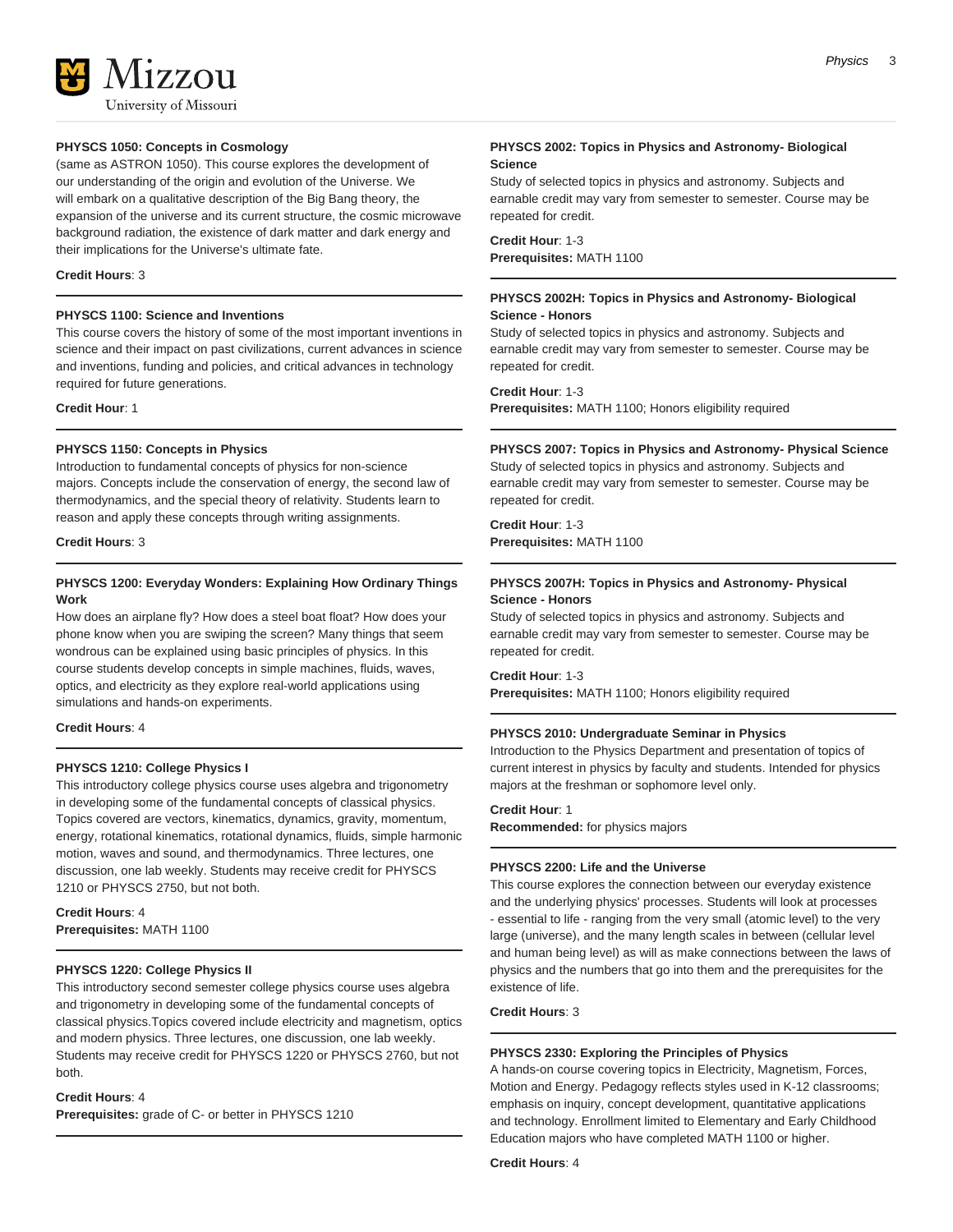

#### **Prerequisites:** instructor's consent required

# **PHYSCS 2500: The Beautiful Invisible: Exploring Physics, Fiction, and Reality**

This course explores the conceptual structure of modern physics from a humanistic perspective. Rather than describing the natural world "as it is", physical science weaves some key observations in a convincing and memorable narrative. It is not within its power to explain reality, but it can make it understandable, sometimes even predictable. Due to the presence of internal and external constraints, physical theories are akin to myths, i.e., fiction created by many authors over an extended period of time. The mythical character of a theory does not diminish its scientific validity - quite the contrary. Convincing myths are not easily found and better observations demand better myths. The mythical content of the theory is not some extraneous content that we introduce for the sake of popularization, but an essential part of the science itself.

**Credit Hours**: 3

# **PHYSCS 2750: University Physics I**

First course in calculus-based physics for science and engineering students. Topics covered are vectors, translational and rotational kinematics, translational and rotational dynamics, energy, momentum, gravity, oscillations, waves, fluids and thermodynamics. Three lectures, one discussion, one lab weekly. Students may receive credit for PHYSCS 1210 or PHYSCS 2750, but not both.

**Credit Hours**: 5 **Prerequisites:** MATH 1500 or equivalent **Recommended:** MATH 1700

#### **PHYSCS 2750H: University Physics I - Honors**

First course in calculus-based physics for science and engineering students. Topics covered are vectors, translational and rotational kinematics, translational and rotational dynamics, energy, momentum, gravity, oscillations, waves, fluids and thermodynamics. Three lectures, one discussion, one lab weekly. Students may receive credit for PHYSCS 1210 or PHYSCS 2750, but not both. Graded on A-F basis only.

#### **Credit Hours**: 5

**Prerequisites:** MATH 1500 or equivalent. Honors eligibility required **Recommended:** MATH 1700

# **PHYSCS 2760: University Physics II**

Second semester course in calculus-based physics for science and engineering students. Topics covered are electrostatics, circuits, magnetism, electromagnetic phenomena, optics, matter waves and particles and modern physics. Three lectures, one discussion, one lab weekly. Students may receive credit for PHYSCS 1220 or PHYSCS 2760, but not both.

# **Credit Hours**: 5

**Prerequisites:** MATH 1700 and grade of C- or better in PHYSCS 2750 **Recommended:** MATH 2300

#### **PHYSCS 2760H: University Physics II - Honors**

Second semester course in calculus-based physics for science and engineering students. Topics covered are electrostatics, circuits, magnetism, electromagnetic phenomena, optics, electromagnetic waves and relativity. Three lectures, one discussion, one lab weekly. Graded on A-F basis only.

#### **Credit Hours**: 5

**Prerequisites:** MATH 1700 and grade of C- or better in PHYSCS 2750. Honors Eligibility required **Recommended:** MATH 2300

# **PHYSCS 3002: Topics in Physics and Astronomy - Biological Science**

Study of selected topics in physics and astronomy. Subjects and earnable credit may vary from semester to semester. May be repeated 3 times for credit.

**Credit Hour**: 1-3

**Prerequisites:** PHYSCS 1210 or PHYSCS 2750

# **PHYSCS 3007: Topics in Physics and Astronomy -Physical Science**

Study of selected topics in physics and astronomy. Subjects and earnable credit may vary from semester to semester. May be repeated 3 times for credit.

**Credit Hour**: 1-3

**Prerequisites:** PHYSCS 1210 or PHYSCS 2750

#### **PHYSCS 3010: Introduction to Modern Astrophysics**

(same as ASTRON 3010). Elements of stellar, and galactic astrophysics. Interpretation of observations and physical conditions of various astronomical objects including stars, gaseous nubulea and, galaxies.

# **Credit Hours**: 3

**Prerequisites:** PHYSCS 2760

# **PHYSCS 3100: Teaching Physics**

Introduces modeling and inquiry methods of teaching about force, motion, energy, electricity and magnetism. Students learn research-base physics teaching methods, including eliciting prior understanding, facilitating conceptual change, and active learning strategies.

# **Credit Hours**: 3

**Prerequisites:** PHYSCS 1220 or PHYSCS 2760

#### **PHYSCS 3150: Introduction to Modern Physics**

Relativistic kinematics and Lorentz transformations; historical basis for quantum mechanics; atomic structure; physics of solids; nuclear structure and decay.

**Credit Hours**: 3 **Prerequisites:** PHYSCS 2760

#### **PHYSCS 3150W: Introduction to Modern Physics - Writing Intensive**

Relativistic kinematics and Lorentz transformations; historical basis for quantum mechanics; atomic structure; physics of solids; nuclear structure and decay.

**Credit Hours**: 3 **Prerequisites:** PHYSCS 2760

#### **PHYSCS 3200: Physics of Space Explorations**

The course provides an overview of the solar system, spaceflight history, a review of Newtonian physics and law of universal gravitation, the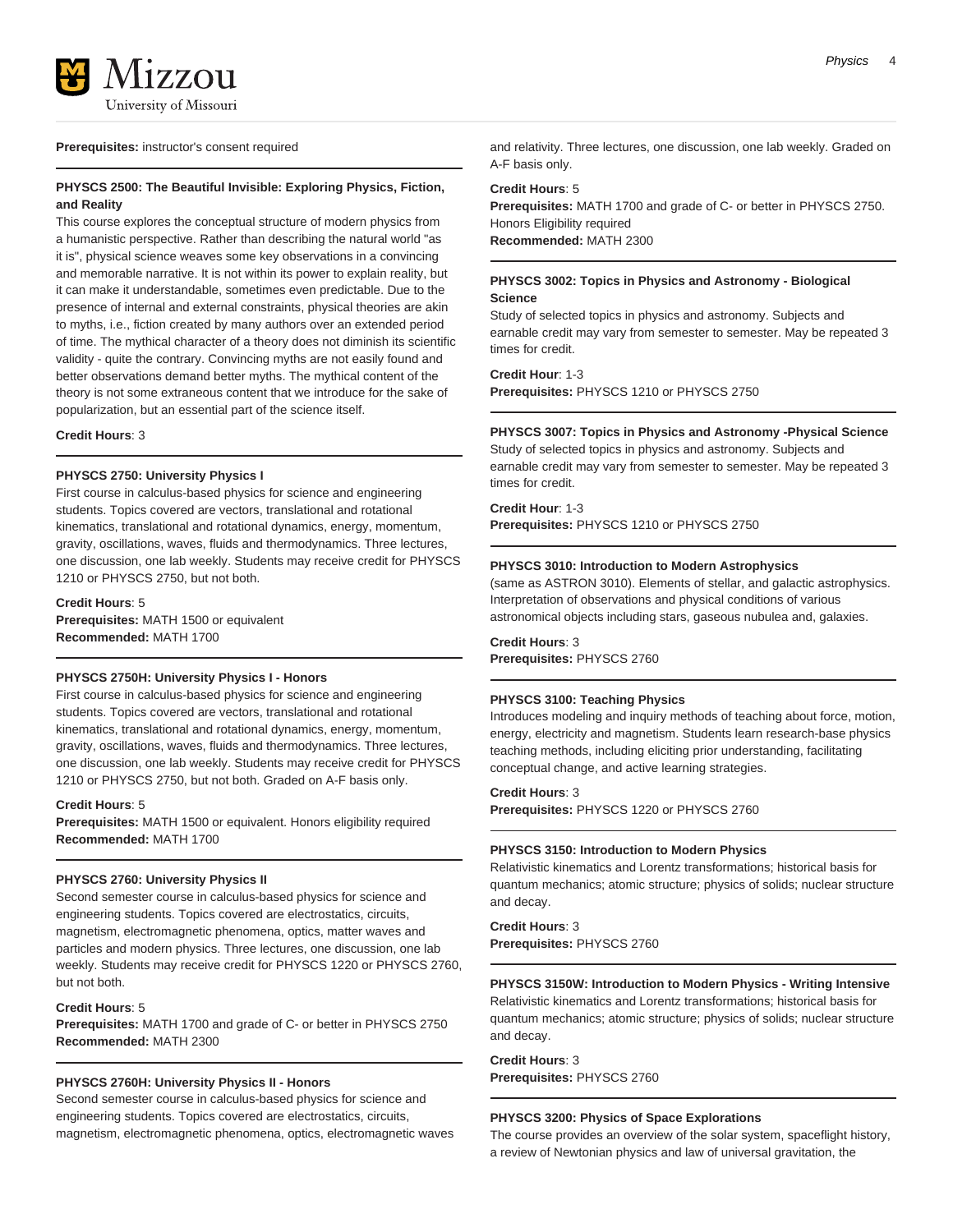

application of these laws to spacecraft launch, entry, and orbit, planetary trajectories, and other special topics. Three focused case studies of actual space missions are addressed. Graded on A-F basis only.

**Credit Hours**: 3 **Prerequisites:** MATH 1100

# **PHYSCS 3500: Physics of Energy in Technology**

Physics principles as they relate to energy technology, how physics principles enable applications and provide constraints. Introduction to aspects of materials performance, thermodynamics, semiconductor physics and nuclear physics. These are in the context of energy production, power plants, engines, nuclear energy, hydroelectric, solar and wind. Students gain appreciation of physics principles and their roles in technology of importance for society. Graded on A-F basis only.

**Credit Hours**: 3 **Prerequisites:** PHYSCS 2750

#### **PHYSCS 3700: Introduction to Methods in Mathematical Physics**

The course discusses the application of mathematical techniques that students need for upper-level physics courses. Topics include: applications of complex variables, second-order linear differential equations with applications to AC circuits, matrices/linear algebra, calculus of variations, Fourier transforms and vector analysis.

**Credit Hours**: 3 **Prerequisites:** PHYSCS 2760 and MATH 2300

### **PHYSCS 4020: Astrophysical Techniques**

(same as ASTRON 4020; cross-leveled with PHYSCS 7020). Elements of modern astronomical instruments, observations and analysis, with the emphasis in the optical regime. Graded on A-F basis only.

**Credit Hours**: 3 **Prerequisites:** PHYSCS 2760

# **PHYSCS 4050: Electronic Laboratory**

(cross-leveled with PHYSCS 7050). Acquaints students with the foundations and techniques of electronics design, with emphasis on data acquisition and processing. Topics: circuits with discrete and integrated circuits, active and passive filters, amplifiers, power supplies, instrumentation and interfacing. Integrated lectures and labs. Graded on A-F basis only.

**Credit Hours**: 4 **Prerequisites:** PHYSCS 2760

# **PHYSCS 4060: Advanced Physics Laboratory I**

This upper-level undergraduate laboratory course familiarizes students with the methods and procedures of experimental physics at an advanced level. The course covers principles of magnetism, graphic programming and interface techniques, weak-signal detection, and some modern physics discoveries such as, magneto-optical Kerr effect, digital holography and gamma-ray spectroscopy. Students work on research projects in the areas of condensed matter physics, materials science, modern spectroscopy, superconductivity, and quantum physics.

**Credit Hours**: 4 **Prerequisites:** PHYSCS 3150 **Recommended:** physics/engineering majors

#### **PHYSCS 4080: Major Themes in Classical Physics**

Introduction to classical physics: mechanics, electromagnetism and thermodynamics, emphasizing the unity and the connections between different parts of it.

**Credit Hours**: 3 **Prerequisites:** PHYSCS 2760

# **PHYSCS 4080W: Major Themes in Classical Physics - Writing Intensive**

Introduction to classical physics: mechanics, electromagnetism and thermodynamics, emphasizing the unity and the connections between different parts of it.

**Credit Hours**: 3 **Prerequisites:** PHYSCS 2760

# **PHYSCS 4100: Electricity and Magnetism I**

Mathematical preliminaries, properties of charge distributions at rest and in motion, the field concept, introduces electromagnetic radiation.

# **Credit Hours**: 3

**Prerequisites:** PHYSCS 2760

# **PHYSCS 4102: Topics on Physics and Astronomy-Biological/ Physical/Mathematics**

Organized study of selected topics. Subjects and earnable credit may vary from semester to semester. Departmental consent for repetition.

**Credit Hour**: 1-3 **Prerequisites:** PHYSCS 2760 or instructor's consent

#### **PHYSCS 4110: Light and Modern Optics**

(cross-leveled with PHYSCS 7110). Interaction of light with matter, spectroscopic techniques, wave optics, interferometry, multilayer films, polarization, non-linear optics, design of optical instruments, matrix methods, waveguides, fiber optics, acousto-optic and photo-elastic modulation. Includes both lectures and laboratory.

**Credit Hours**: 4 **Prerequisites:** PHYSCS 2760

#### **PHYSCS 4120: Introduction to Thermodynamics**

Development of the concepts of temperature, heat, work, entropy, enthalpy and free energy. Applications to gases, liquids and solids. Statistical methods.

**Credit Hours**: 3 **Prerequisites:** PHYSCS 2760

# **PHYSCS 4140: Mechanics**

Development of fundamental concepts, principles of mechanics using mathematical methods. Many problems used.

**Credit Hours**: 3 **Prerequisites:** PHYSCS 2760

#### **PHYSCS 4180: Solar System Science**

(same as GEOL 4180, ASTRON 4180; cross-leveled with GEOL 7180, PHYSCS 7180). Investigates physical states, interior structures and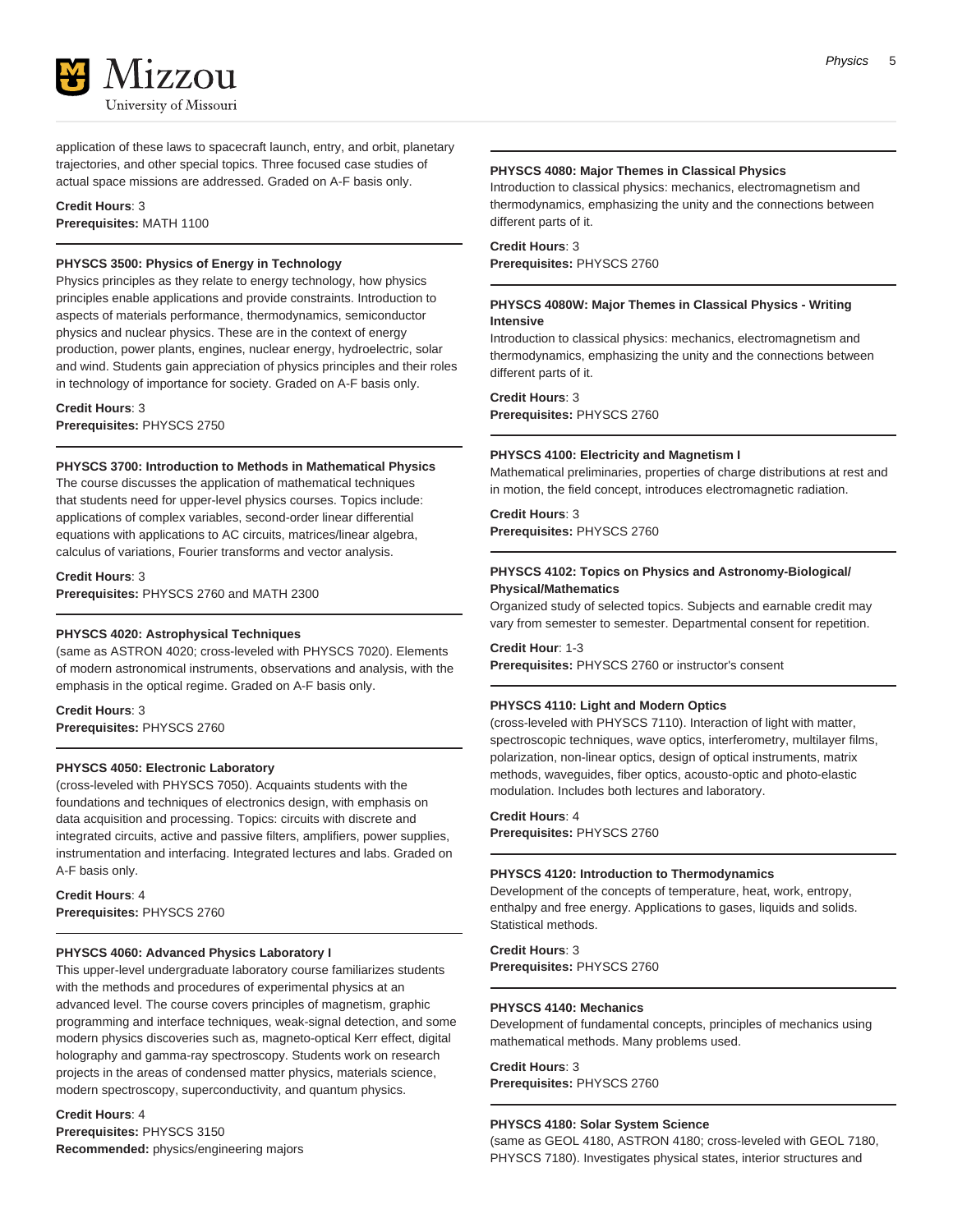

comparative geology of solar systems bodies: planets, moons, asteroids, comets, sun. Solar system formation and evolution.

**Credit Hours**: 3 **Prerequisites:** ASTRON 3010

# **PHYSCS 4190: Physics and Chemistry of Materials**

(same as NU\_ENG 4319, BIOL\_EN 4480, CHEM 4490, BME 4480; cross-leveled with PHYSCS 7190, NU\_ENG 7319, BIOL\_EN 7480, CHEM 7490). Physics and Chemistry of Materials is a 3 credit hours course offered every spring semester for students from Physics, Chemistry, Engineering and Medical Departments and consists of lectures, laboratory demonstrations, two mid-term and one final exam. Graded on A-F basis only.

# **Credit Hours**: 3

**Prerequisites:** PHYSCS 2750, CHEM 1320 or equivalent, or instructor's consent

# **PHYSCS 4210: Contributions to Science from Under-represented Groups**

(same as ASTRON 4210; cross-leveled with ASTRON 7210, PHYSCS 7210). STEM fields are amongst the areas of human endeavor that struggle with increasing their human diversity. Teaching of science rarely discusses the contributions or marginalizations of under-represented groups. Meanwhile, many women and indigenous cultures have contributed to progress in STEM but are often not recognized. In this course we will investigate these contributions, and the lack of recognition both historically and in the present day. The aim is to provide students with a better understanding of the advantages of and challenges in inclusive, diverse science. Initially the course will use astronomy as its frame of reference because the sky was one of the earliest laboratories and consequently it has a long history with many indigenous cultures developing their own cosmologies and ways of studying the sky. As we discuss the role of Indigenous peoples, people of color, and women, we will investigate the role of power structures as well as systemic biases in the marginalization of these groups. This class will be strongly discussion oriented, with assessment based on the development throughout the semester, of a final project. As many students will be pursuing graduate school in STEM fields, the final project will be to develop a Broader Impact statement. Many federal funding agencies request or even require that research grants include a component aimed at 'broadening participation', i.e. making STEM more inclusive and diverse. Student will work on a multipart assignment that will culminate in a Broader Impact statement that may well be directly applicable to an NSF GRFP (Graduate Research Fellowship Program) or NSF Post-Doctoral Fellowship. In addition to the Broader Impact statement students will give presentations and learn how to be more inclusive in their presentation design, following the principles of Inclusive Design for Learning. Graded on A-F basis only.

#### **Credit Hours**: 3

**Prerequisites:** PHYSCS 2760 or PHYSCS 1200 or instructors consent

#### **PHYSCS 4250: Stellar Astrophysics**

(same as ASTRON 4250). Basic astrophysics of stable and unusual stars, stellar systems. Investigates stellar dimensions, radiation, spectra, energy, evolution, populations; interstellar medium, stellar motions and aggregation.

**Credit Hours**: 3

**Prerequisites:** ASTRON 3010

#### **PHYSCS 4350: Galactic Astronomy**

(same as ASTRON 4350). Observational properties of normal galaxies and clusters of galaxies, Seyfert and emission-line structure and dynamics of galaxies; interacting galaxies, quasi-steller objects. Introduction to cosmology.

#### **Credit Hours**: 3

**Prerequisites:** PHYSCS 2760 **Recommended:** PHYSCS 4140

#### **PHYSCS 4360: Extragalactic Astronomy**

(same as ASTRON 4360; cross-leveled with ASTRON 7360, PHYSCS 7360). This course introduces students to the most basic knowledge of extragalactic astronomy, starting from Milky Way and extending to the most distant universe. Topics covered will include galaxy morphology and classification, groups and clusters of galaxies, active galactic nuclei, and galaxy formation and evolution.

# **Credit Hours**: 3 **Prerequisites:** PHYSCS 2760

# **PHYSCS 4390: Problems in Physics**

Problems in Physics

**Credit Hour**: 1-3

#### **PHYSCS 4400: The Physics of Electronic Devices**

(cross-leveled with PHYSCS 7400). This course is designed for graduate and undergraduate students of Physics and Electrical Engineering who have an interest in learning the basic physical idea underlying the operation of electronic devices. The course consists of lectures, handout lecture notes, problem sets, two mid-term and one final exam. Graded on A-F basis only.

**Credit Hours**: 3 **Prerequisites:** PHYSCS 3150 or equivalent

#### **PHYSCS 4410: Analysis of Biological Macromolecules and Biomaterials**

(cross-leveled with PHYSCS 7410).This interdisciplinary, team-taught course introduces basic concepts and experimental techniques for studying bio-macromolecules and biomaterials. A Problem Based Learn/ Writing Intensive approach uses four modules: Proteins, membranes, cellular interactions and biomaterials.

**Credit Hours**: 3 **Prerequisites:** PHYSCS 2760

# **PHYSCS 4420: Introduction to Biomedical Imaging**

(same as BIOL\_EN 4420, BME 4420; cross-leveled with PHYSCS 7420, BIOL\_EN 7420). This course offers a broad introduction to medical imaging. Topics to be covered include the physics basics and instrumentation of X-ray, CT, PET, SPECT, ultrasound, MRI, and optical imaging, as well as recent developments in biomedical imagining.

# **Credit Hours**: 3

**Prerequisites:** PHYSCS 2760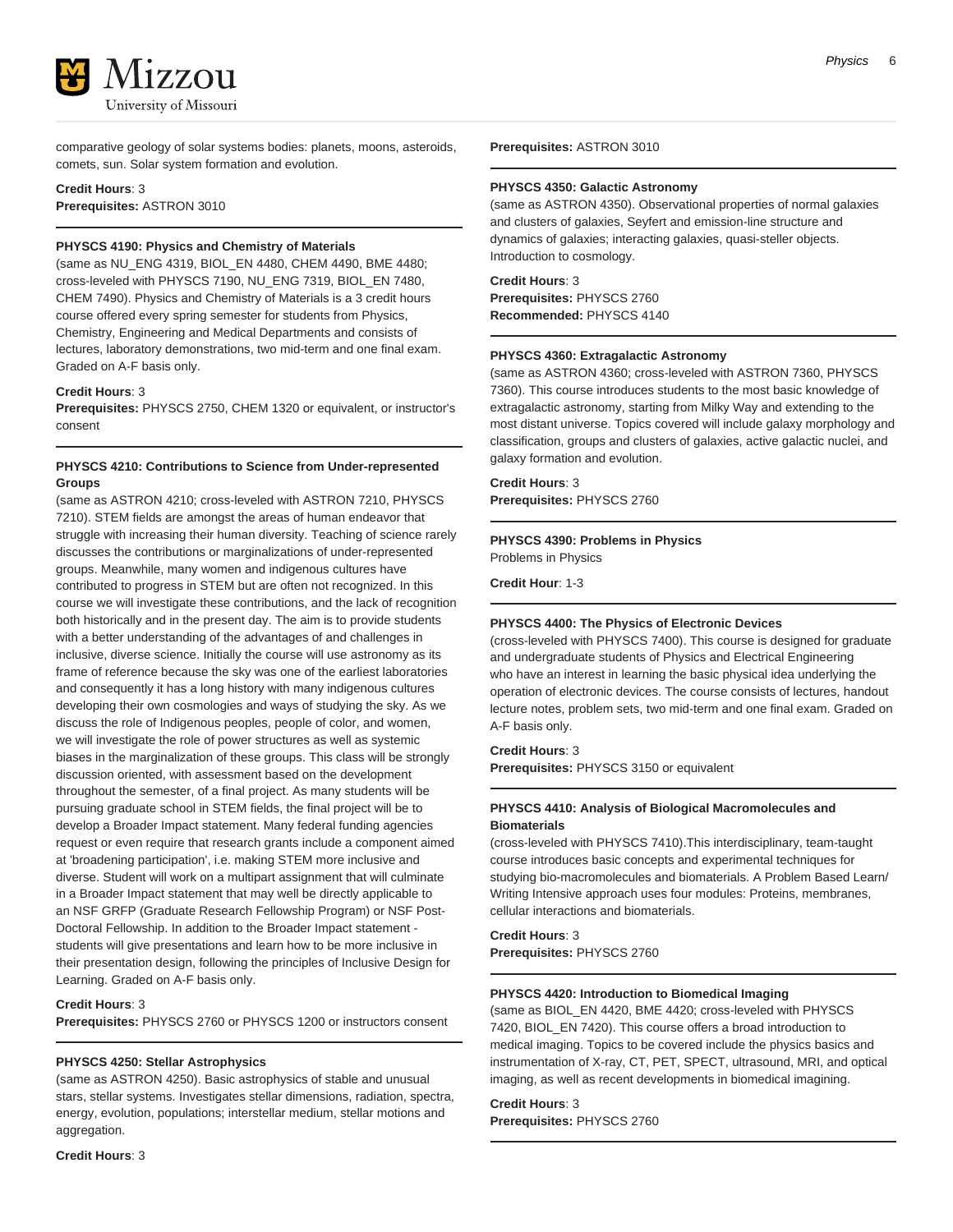# **PHYSCS 4450: Introduction to Cosmology**

(cross-leveled with PHYSCS 7450). Develops the physical concepts necessary for understanding the major recent discoveries in cosmology, such as the acceleration of the universe and dark energy. No prior knowledge of general relativity is assumed. Graded on A-F basis only.

### **Credit Hours**: 3

**Prerequisites:** PHYSCS 3150 or equivalent

### **PHYSCS 4460: Interstellar Medium**

(same as ASTRON 4460; cross-leveled with ASTRON 7750, PHYSCS 7750). The course discusses observational properties and physical and chemical processes occurring in the interstellar medium. Topics include interstellar diffuse and molecular clouds, HII regions, dust grains, interstellar chemistry, star formation, supernova remnants, and interstellar shock waves.

#### **Credit Hours**: 3

**Prerequisites:** PHYSCS 2760

# **PHYSCS 4500: Computational Biological Physics**

(cross-leveled with PHYSCS 7500). Provides a practical introduction (hands-on approach) to the study of the structure and function of biomolecular systems by employing computational methods and theoretical concepts familiar from the physical sciences.

#### **Credit Hours**: 3

**Prerequisites:** PHYSCS 2760 or instructor's consent

### **PHYSCS 4510: Single Molecule Biophysics**

(same as BIOCHM 4510; Cross-leveled with PHYSCS 7510). The course provides an overview of the biophysics of enzymes, nucleic acids and the cytoskeleton. Topics covered will include diffusion, molecular motors, polymerization and the cytoskelton and the polymer properties of nucleic acids and microtubules

# **Credit Hours**: 3

**Prerequisites:** PHYSCS 2760

#### **PHYSCS 4520: Introduction to Biophysics**

This course introduces the study of biological systems from the perspective of a physicist. Students will learn how to relate the structure of a particular system and its constituents to its function. The treatment of molecular and cellular phenomena will be based on physical principles quantified through the necessary analytical tools. Prominent biophysical methods and their fundamental operating principles will also be discussed. Graded on A-F basis only.

# **Credit Hours**: 3

**Prerequisites:** PHYSCS 1220 or PHYSCS 2760 or instructor's consent

# **PHYSCS 4550: Cosmochemistry**

(same as ASTRON 4550; cross-leveled with ASTRON 7550, PHYSCS 7550). Cosmic dust, stardust, spectra, energy, interstellar medium, meteorites, astromineralogy.

# **Credit Hours**: 3

**Prerequisites:** ASTRON 3010

#### **PHYSCS 4600: Semiconductor Optics**

(cross-leveled with PHYSCS 7600). It is an introductory-level course in the field of optical processes in semiconductors (both inorganic and organic) and solid-state optoelectronics, designed both for graduate and undergraduate students of Physics, Chemistry and Electrical Engineering. Graded on A-F basis only.

#### **Credit Hours**: 3 **Prerequisites:** PHYSCS 3150

#### **PHYSCS 4620: Introduction to Materials Science**

This course on the science and technology of materials explores the interrelationship between processing, structure, properties (electrical, optical, magnetic), and performance. Observable properties of materials will be used to explore and understand the consequences of atomicand molecular-level events. Structure-property correlations, including electronic, thermal, and mechanical properties, will be presented for different classes of materials including nanoscale materials. Graded on A-F basis only.

# **Credit Hours**: 3

**Prerequisites:** PHYSCS 3150

#### **PHYSCS 4650: Modern Condensed Matter Physics**

(cross-leveled with PHYSCS 7650). Introduces the basic concepts and gives an overview of the latest developments of modern condensedmatter physics as the forefront of (nano) science and technology. Combines lectures and computational laboratory, where students use and develop interactive computer simulations. Graded on A-F basis only.

# **Credit Hours**: 3

**Prerequisites:** PHYSCS 3150 or instructor's consent

#### **PHYSCS 4680: Introduction to Density-Functional Theory**

(cross-leveled with PHYSCS 7680). This course provides an introduction to density-functional theory (DFT), the most widely used technique for calculating the electronic structure of materials. The course covers the basic formalism of DFT and practical applications, including hands-on computational exercises. Graded on A-F basis only.

# **Credit Hours**: 3

**Prerequisites:** PHYSCS 3150 or instructor's consent

# **PHYSCS 4720: Nonlinear Dynamics**

(cross-leveled with PHYSCS 7720). This course provides an introduction to nonlinear dynamical systems and chaos, with examples from physics, chemistry, biology and engineering. The emphasis will be on applications, using a combination of analytical, computational and intuitive geometrical methods. Topics covered include phase portraits, fixed point analysis, bifurcations, limit cycles, strange-attractors, iterated maps, period doubling, chaos, fractals, scaling and universality. Graded on A-F basis only.

#### **Credit Hours**: 3

**Prerequisites:** MATH 4100 or instructor's consent **Recommended:** MATH 4140

**PHYSCS 4740: Quantum Computation and Quantum Information** This course introduces the main ideas and techniques of quantum computation - a fascinating and rapidly developing field of research. The course explains how the strange and counter-intuitive features of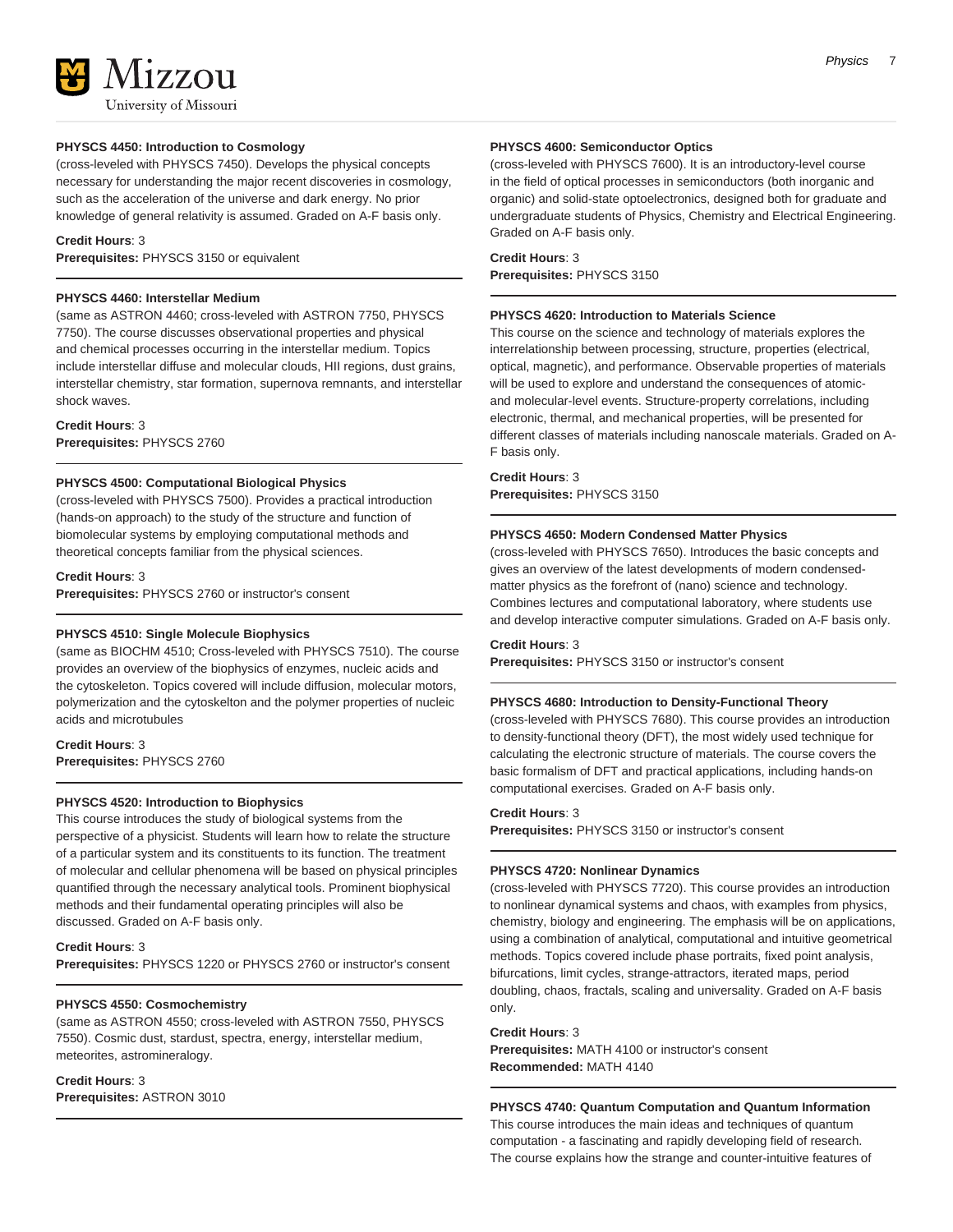

quantum mechanics can be harnessed to perform tasks that would be extremely time-consuming, or even impossible, if approached by classical means.

# **Credit Hours**: 3 **Prerequisites:** MATH 4140

# **PHYSCS 4800: Introduction to Quantum Mechanics I**

Foundations of wave mechanics; wave packets; Schrodinger equation and I-D problems; operators and eigenfunctions, spherically symmetric systems.

**Credit Hours**: 3 **Prerequisites:** PHYSCS 3150 and MATH 4100

# **PHYSCS 4810: Introduction to Quantum Mechanics II**

Review of quantum mechanics and units, forms of radiation, radiation detectors, spacetime symmetries, internal symmetries, nuclear structure and form factors, low-energy nuclear models, recent developments.

# **Credit Hours**: 3

**Prerequisites:** PHYSCS 4800 or equivalent

# **PHYSCS 4850: Computational Methods in Physics**

(cross-leveled with PHYSCS 7850). Use of modern computational techniques in solving a wide variety of problems in solid state, nuclear, quantum and statistical physics.

# **Credit Hours**: 3

**Prerequisites:** PHYSCS 4800 or instructor's consent

# **PHYSCS 4940: Physics Internship**

This internship course will provide students with work experience in a public/private company/lab organization that is relevant to the physics major. It will enable students to apply their academic knowledge and critical thinking skills in a work environment, while enhancing personal and professional development. The internship is coordinated by a faculty member. Graded on S/U basis only.

**Credit Hour**: 0-3 **Prerequisites:** Instructor's Consent

# **PHYSCS 4950: Undergraduate Research in Physics**

Special studies for advanced undergraduate students in physics covering subjects not included in courses regularly offered. Departmental consent for repetition.

**Credit Hour**: 1-3 **Prerequisites:** instructor's consent

# **PHYSCS 4960: Senior Thesis in Physics**

Special studies for senior undergraduate students in physics. The course requires an oral or poster presentations, or faculty-guided writing of a senior thesis involving independent research.

# **Credit Hours**: 3

**Prerequisites:** instructor's consent and 3 units of PHYSCS 4950. Departmental consent required for repetition

# **PHYSCS 4985: Issues in Modern Physics and Engineering**

Students are expected to write a major paper on a selected topic from modern physics or engineering. The paper will review the current state of the experimental and theoretical research on the topic at a level appropriate to their peers.

### **Credit Hours**: 3

**Prerequisites:** PHYSCS 3150

# **PHYSCS 7020: Astrophysical Techniques**

(same as ASTRON 7020; cross-leveled with PHYSCS 4020). Elements of modern astronomical instruments, observations and analysis, with the emphasis in the optical regime. Graded on A-F basis only. .

**Credit Hours**: 3

# **PHYSCS 7050: Electronic Laboratory**

(cross-leveled with PHYSCS 4050). Acquaints students with the foundations and techniques of electronics design, with emphasis on data acquisition and processing. Topics: circuits with discrete and integrated circuits, active and passive filters, amplifiers, power supplies, instrumentation and interfacing. Integrated lectures and labs. Graded on A-F basis only.

# **Credit Hours**: 4

**Prerequisites:** PHYSCS 2760

# **PHYSCS 7085: Problems in Physics**

Laboratory work involving study of literature of special experiments in physics. Introduces research methods.

**Credit Hour**: 1-99

# **PHYSCS 7110: Light and Modern Optics**

(cross-leveled with PHYSCS 4110). Interaction of light with matter, spectroscopic techniques, wave optics, interferometry, multilayer films, polarization, non-linear optics, design of optical instruments, matrix methods, waveguides, fiber optics, acousto-optic and photo-elastic modulation. Includes both lectures and laboratory.

## **Credit Hours**: 4

**Prerequisites:** PHYSCS 2760

# **PHYSCS 7180: Solar System Science**

(same as GEOL 7180 and ASTRON 7180; cross-leveled with GEOL 4180 and ASTRON 4180). Investigates physical states, interior structures and comparative geology of solar systems bodies: planets, moons, asteroids, comets, sun. Solar system formation and evolution.

# **Credit Hours**: 3

**Prerequisites:** PHYSCS 1220 or PHYSCS 2760 or instructor's consent

# **PHYSCS 7190: Physics and Chemistry of Materials**

(same as NU\_ENG 7319, BIOL\_EN 7480, CHEM 7490; cross-leveled with PHYSCS 4190, NU\_ENG 4319, BIOL\_EN 4480, CHEM 4490, BME 4480). Physics and Chemistry of Materials is a 3 credit hours course offered every spring semester for students from Physics, Chemistry, Engineering and Medical Departments and consists of lectures, laboratory demonstrations, two mid-term and one final exam. Graded on A-F basis only.

**Credit Hours**: 3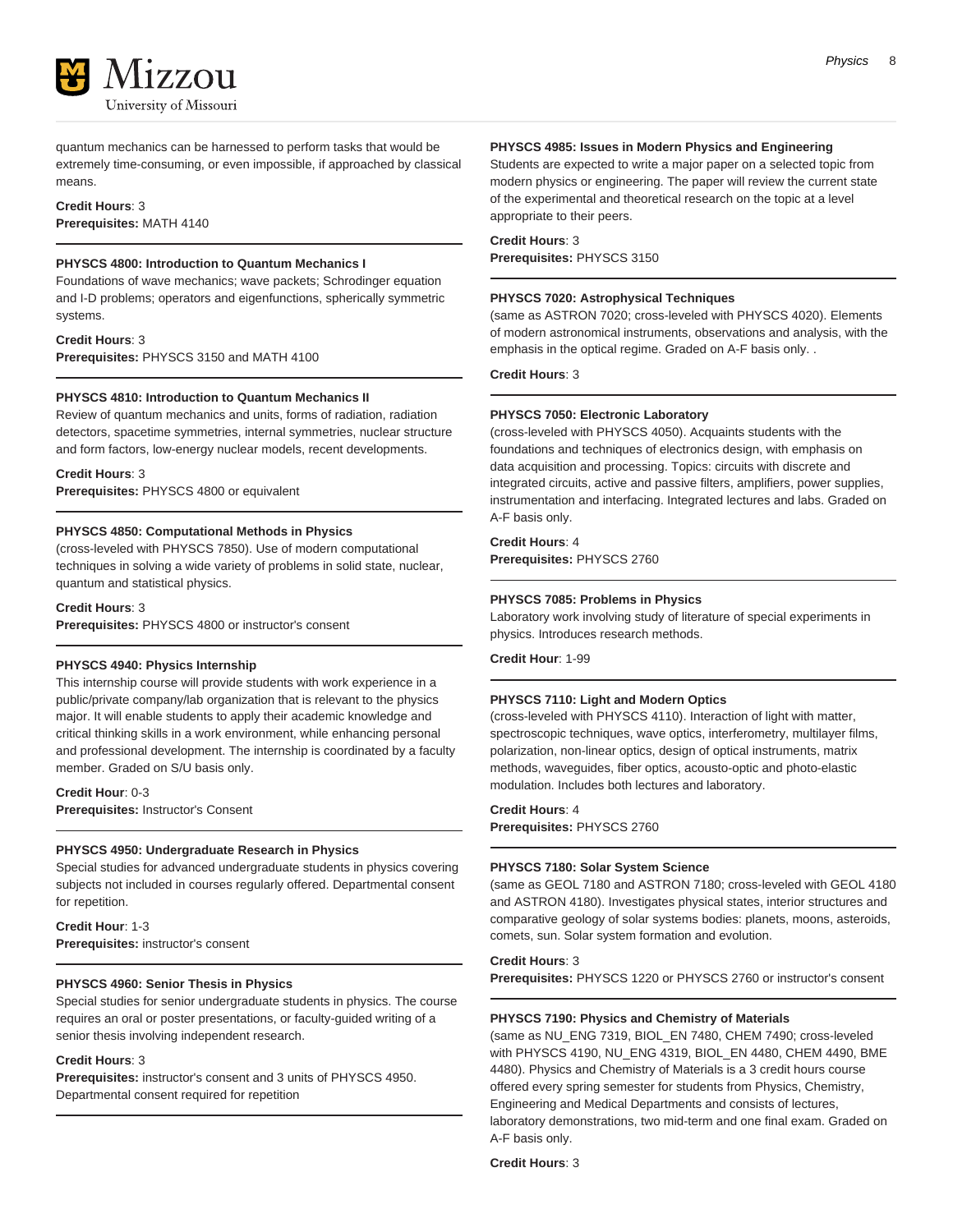

**Prerequisites:** PHYSCS 2750, CHEM 1320 or equivalent, or instructor's consent

### **PHYSCS 7201: Topics in Physics**

Organized study of selected topics. Subjects and earnable credit may vary from semester to semester

### **Credit Hour**: 1-3

**Prerequisites:** Instructor's consent required

# **PHYSCS 7210: Contributions to Science from Under-represented Groups**

(same as ASTRON 7210; cross-leveled with PHYSCS 4210, ASTRON 4210). STEM fields are amongst the areas of human endeavor that struggle with increasing their human diversity. Teaching of science rarely discusses the contributions or marginalizations of under-represented groups. Meanwhile, many women and indigenous cultures have contributed to progress in STEM but are often not recognized. In this course we will investigate these contributions, and the lack of recognition both historically and in the present day. The aim is to provide students with a better understanding of the advantages of and challenges in inclusive, diverse science. Initially the course will use astronomy as its frame of reference because the sky was one of the earliest laboratories and consequently it has a long history with many indigenous cultures developing their own cosmologies and ways of studying the sky. As we discuss the role of Indigenous peoples, people of color, and women, we will investigate the role of power structures as well as systemic biases in the marginalization of these groups. This class will be strongly discussion oriented, with assessment based on the development throughout the semester, of a final project. As many students will be pursuing graduate school in STEM fields, the final project will be to develop a Broader Impact statement. Many federal funding agencies request or even require that research grants include a component aimed at "broadening participation", i.e. making STEM more inclusive and diverse. Student will work on a multipart assignment that will culminate in a Broader Impact statement that may well be directly applicable to an NSF GRFP (Graduate Research Fellowship Program) or NSF Post-Doctoral Fellowship. In addition to the Broader Impact statement students will give presentations and learn how to be more inclusive in their presentation design, following the principles of Inclusive Design for Learning. Graded on A-F basis only.

**Credit Hours**: 3

**Prerequisites:** PHYSCS 2760 or PHYSCS 1200 or instructors consent

#### **PHYSCS 7360: Extragalactic Astronomy**

(same as ASTRON 7360; cross-leveled with PHYSCS 4360, ASTRON 4360). This course introduces students to the most basic knowledge of extragalactic astronomy, starting from Milky Way and extending to the most distant universe. Topics covered will include galaxy morphology and classification, groups and clusters of galaxies, active galactic nuclei, and galaxy formation and evolution.

**Credit Hours**: 3 **Prerequisites:** PHYSCS 2760

# **PHYSCS 7400: Physics of Electronic Devices**

(cross-leveled with PHYSCS 4400). This course is designed for graduate students of Physics and Electrical Engineering who have an interest in learning the basic physical idea underlying the operation of electronic

devices. The course consists of lectures, handout lecture notes, problem sets, two mid-term and one final exam.

# **Credit Hours**: 3

**Prerequisites:** PHYSCS 3150 or equivalent

# **PHYSCS 7410: Analysis of Biological Macromolecules and Biomaterials**

(cross-leveled with PHYSCS 4410). This interdisciplinary, team-taught course introduces basic concepts and experimental techniques for studying bio-macromolecules and biomaterials. A Problem Based Learn/ Writing Intensive approach uses four modules: proteins, membranes, cellular interactions and biomaterials.

# **Credit Hours**: 3

**Prerequisites:** PHYSCS 2760

# **PHYSCS 7420: Introduction to Biomedical Imaging**

(same as BIOL\_EN 7420; crossleveled with PHYSCS 4420, BIOL\_EN 4420, BME 4420). This course offers a broad introduction to medical imaging. Topics to be covered include the physics basics and instrumentation of X-ray CT, PET, SPECT, ultrasound, MRI, and optical imaging, as well as recent developments in biomedical imaging.

# **Credit Hours**: 3

**Prerequisites:** PHYSCS 2760

# **PHYSCS 7450: Introduction to Cosmology**

(cross-leveled with PHYSCS 4450). Develops the physical concepts necessary for understanding the major recent discoveries in cosmology, such as the acceleration of the universe and dark energy. No prior knowledge of general relativity is assumed. Graded on A-F basis only.

**Credit Hours**: 3

**Prerequisites:** PHYSCS 3150 or equivalent or instructor's consent

#### **PHYSCS 7500: Computational Biological Physics**

(cross-leveled with PHYSCS 4500). Provides a practical introduction (hands-on approach) to the study of the structure and function of biomolecular systems by employing computational methods and theoretical concepts familiar from the physical sciences.

#### **Credit Hours**: 3

**Prerequisites:** PHYSCS 1220 or PHYSCS 2760 or instructor's consent

#### **PHYSCS 7510: Single Molecule Biophysics**

(same as BIOCHM 7510; cross-leveled with PHYSCS 4510). The course provides an overview of the biophysics of enzymes, nucleic acids and the cytoskeleton. Topics covered will include diffusion, molecular motors, polymerization of the cytoskelton and the polymer properties of nucleic acids and microtubules

**Credit Hours**: 3 **Prerequisites:** PHYSCS 2760

# **PHYSCS 7550: Cosmochemistry**

(same as ASTRON 7550; cross-leveled with PHYSCS 4550, ASTRON 4550). Cosmic dust, stardust, spectra, energy, interstellar medium, meteorites, astromineralogy.

**Credit Hours**: 3 **Prerequisites:** ASTRON 3010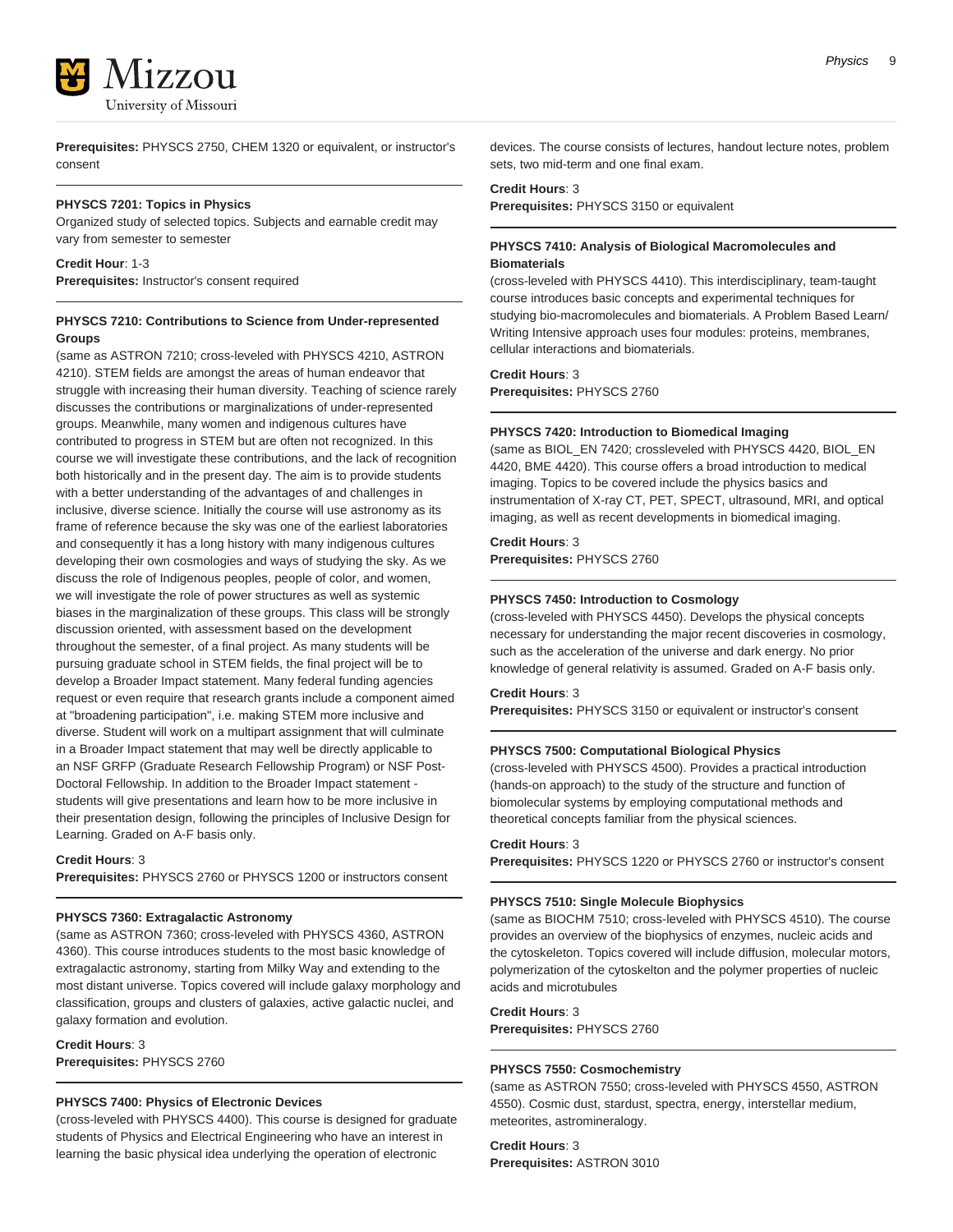# **PHYSCS 7600: Semiconductor Optics**

(cross-leveled with PHYSCS 4600). It is an introductory-level course in the field of optical processes in semiconductors (both inorganic and organic) and solid-state optoelectronics, designed both for graduate and undergraduate students of Physics, Chemistry and Electrical Engineering.

#### **Credit Hours**: 3

**Prerequisites:** PHYSCS 3150 or instructor's consent

#### **PHYSCS 7650: Modern Condensed Matter Physics**

(cross-leveled with PHYSCS 4650). Introduces the basic concepts and gives an overview of the latest developments of modern condensed matter physics as the forefront of (nano) science and technology. Combines lectures and computational laboratory, where students use and develop interactive computer simulations. Graded on A-F basis only.

#### **Credit Hours**: 3

**Prerequisites:** PHYSCS 3150 or instructor's consent

#### **PHYSCS 7680: Introduction to Density-Functional Theory**

(cross-leveled with PHYSCS 4680). This course provides an introduction to density-functional theory (DFT), the most widely used technique for calculating the electronic structure of materials. The course covers the basic formalism of DFT and practical applications, including hands-on computational exercises. Graded on A-F basis only.

#### **Credit Hours**: 3

**Prerequisites:** PHYSCS 3150 or instructor's consent

# **PHYSCS 7720: Nonlinear Dynamics**

(cross-leveled with PHYSCS 4720). This course provides an introduction to nonlinear dynamical systems and chaos, with examples from physics, chemistry, biology and engineering. The emphasis will be on applications, using a combination of analytical, computational and intuitive geometrical methods. Topics covered include phase portraits, fixed point analysis, bifurcations, limit cycles, strange-attractors, iterated maps, period doubling, chaos, fractals, scaling and universality. Graded on A-F basis only.

**Credit Hours**: 3

# **PHYSCS 7750: Interstellar Medium**

(same as ASTRON 7750; cross-leveled with ASTRON 4460, PHYSCS 7750). The course discusses observational properties and physical and chemical processes occurring in the interstellar medium. Topics include interstellar diffuse and molecular clouds, HII regions, dust grains, interstellar chemistry, star formation, supernova remnants, and interstellar shock waves.

**Credit Hours**: 3 **Prerequisites:** PHYSCS 2760

# **PHYSCS 7850: Computational Methods in Physics**

(cross-leveled with PHYSCS 4850). Use of modern computational techniques in solving a wide variety of problems in solid state, nuclear, quantum and statistical physics.

# **Credit Hours**: 3

**Prerequisites:** PHYSCS 4800 or instructor's consent

# **PHYSCS 8040: Study of Techniques of Teaching College Physics**

Objectives, methods and problems related to teaching college physics. Some credit in this course is required for all students teaching physics. May repeat for 3 hours maximum.

**Credit Hour**: 1-3

# **PHYSCS 8090: Research in Physics**

Graduate research. Graded on S/U Basis only.

**Credit Hour**: 1-99

# **PHYSCS 8101: Topics of Physics and Astronomy**

Organized study of selected topics. Subjects and earnable credit may vary from semester to semester.

#### **Credit Hour**: 1-3

**Prerequisites:** instructor's consent. Departmental consent for repetition

#### **PHYSCS 8150: Condensed Matter Physics I**

Crystal structure, reciprocal lattice, phonons, neutron and x-ray scattering, free electron theory of metals, Fermi surfaces, energy bands, static properties of solids, semiconductors, devices, and quantum structures, optical properties, excitons, introduction to magnetism and superconductivity.

# **Credit Hours**: 3

**Prerequisites:** PHYSCS 4800 or equivalent

#### **PHYSCS 8160: Condensed Matter Physics II**

The basic Hamiltonian, Phonons, theory of the electron gas, second quantization, Hartree and Hartree-Fock approximation, local-density method, tight-binding theory, electron-electron interaction and screening, Fermi liquid theory, transport properties, impurities, Green's function's, Localization, Quantum Hall effect, magnetism, superconductivity.

#### **Credit Hours**: 3

**Prerequisites:** PHYSCS 8150

# **PHYSCS 8170: Structure, Electronic Structure and Properties of Condensed Matter**

This course covers the connections between the properties of matter and their atomic and electronic properties, especially by understanding macroscopic behaviors of condensed matter, such as magnetic ordering, vibrational properties, structural phase transitions, transport, optical properties and superconductivity. Graded on A-F basis only.

# **Credit Hours**: 3

**Recommended:** PHYSCS 8150

# **PHYSCS 8180: Topological Phenomena in Condensed Matter Physics**

Introduction to the rapidly growing field of topological physics in condensed matter systems. The course will present essential mathematical tools such as group theory and topology, and discuss a broad spectrum of newly-discovered topological phenomena including topological insulators, topological superconductivity, topological photonics and topological phononics. Graded on A-F basis only.

#### **Credit Hours**: 3

**Recommended:** a course in Quantum Mechanics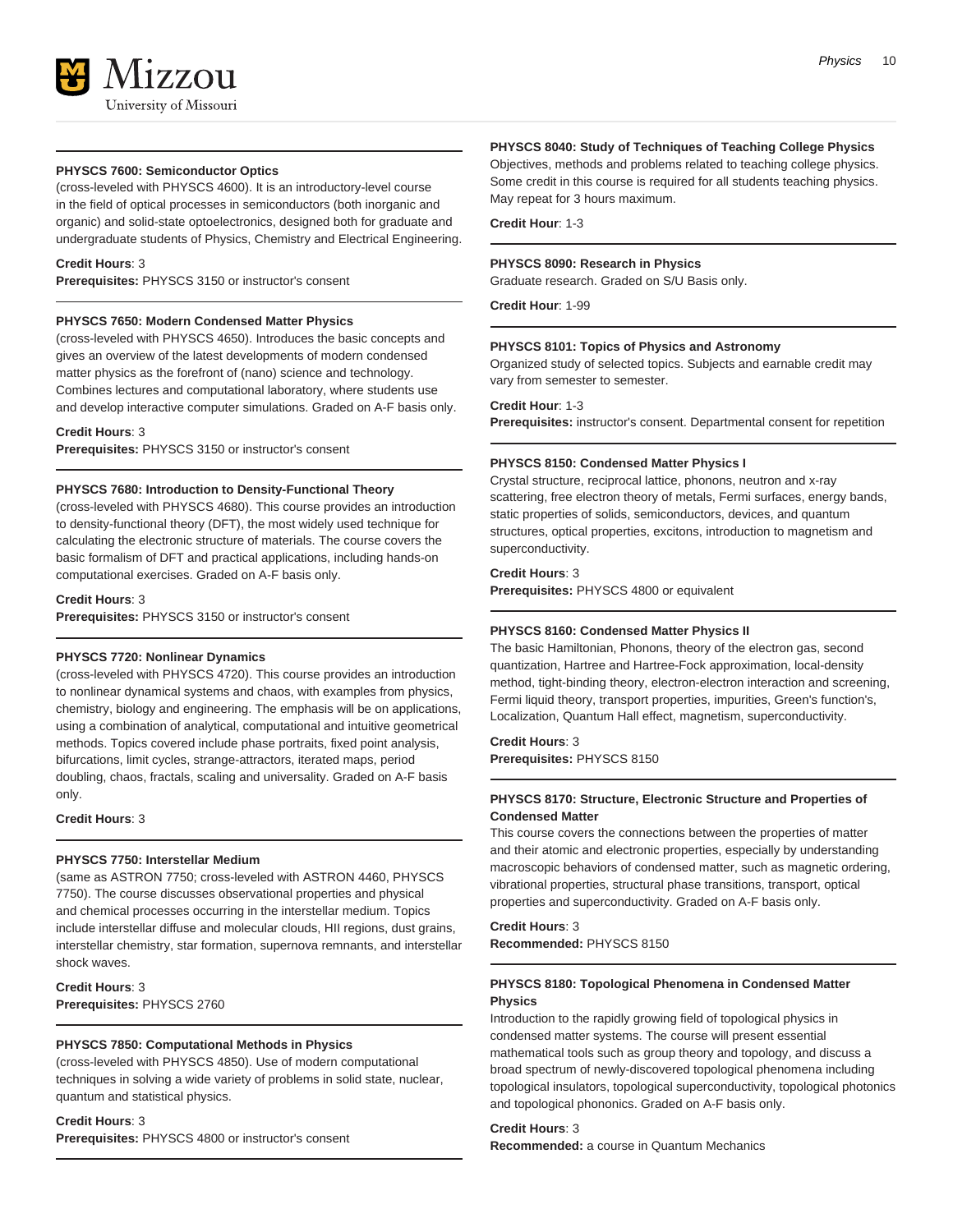### **PHYSCS 8301: Topics in Astronomy and Astrophysics**

Selected topics from solar system, stellar, galactic and extragalactic astronomy and astrophysics. May be repeated to a maximum of six hours.

# **Credit Hours**: 3

**Prerequisites:** instructor's consent

# **PHYSCS 8310: College Science Teaching**

(same as ASTRON 8310, BIO SC 8724 and LTC 8724). Study of learner characteristics, teaching strategies, and research findings related to teaching science at the post-secondary level.

**Credit Hours**: 3

#### **PHYSCS 8350: Science Outreach: Public Understanding of Science**

(same as BIO\_SC 8725 and AN\_SCI 8725) This course is aimed at promoting public understanding and appreciation of science. The students will develop presentations that increase awareness of the impact of science on many aspects of our daily lives.

#### **Credit Hour**: 1-2

# **PHYSCS 8410: Concepts in Nanoscale Materials: Interdisciplinary Science**

This interdisciplinary course covers basic concepts in nanoscale materials, their characterization, and how and why they differ from conventional bulk materials. The course focuses on neutron scattering methods and uses lectures, problem-based modules, and writing assignments.

# **Credit Hours**: 3

**Prerequisites:** PHYSCS 3150 and instructor's consent

# **PHYSCS 8420: X-ray and Neutron Scattering Methods for Studying Surfaces/Interfaces of Nanocrystalline Materials**

This course develops the conceptual foundation of neutron and xray scattering methods for probing the structure of epitaxial films, nanomaterials and their buried interfaces. A particular emphasis is given to the use of intense synchrotron x-ray radiation. Course graded on A-F basis only.

### **Credit Hours**: 3

# **PHYSCS 8550: Stellar Structure and Evolution**

(same as ASTRON 8550). Reviews of atomic and molecular spectra. Investigates quantum radiation law, emission and absorption processes, radiation transfer theory, continuous and discrete line spectra of stars, stellar composition.

# **Credit Hours**: 3

**Prerequisites:** PHYSCS 4250, PHYSCS 4800, or instructor's consent

#### **PHYSCS 8610: Classical Mechanics**

The interplay of dynamics and symmetry, Hamilton's principle and Noether's theorem, Lagrangian, Hamiltonian, Hamilton-Jacobi theories of mechanics in special relativity. Rigid body motion, small oscillation, canonical transformations and fields as continuous mechanical systems.

#### **Credit Hours**: 3

**Prerequisites:** PHYSCS 4140 or equivalent

#### **PHYSCS 8620: Electrodynamics I**

Electrostatic potential and fields, boundary-value problems in electrostatics, methods of images, Green's functions, multipole expansion, dielectrics, magnetostatics, magnetic materials, Maxwell's' equations, time-varying fields.

# **Credit Hours**: 3

**Prerequisites:** PHYSCS 8610 or instructor's consent

#### **PHYSCS 8640: Electrodynamics II**

Electromagnetic wave propagation, reflection, refraction, wave guides, cavities antennas and diffraction, tensors, special relativity, the Lorentz group, dynamics of relativistic particles and fields radiation by moving charges, retardation, bremsstrahlung. Additional topics may include magnetohydrodynamics and plasma physics.

#### **Credit Hours**: 3

**Prerequisites:** PHYSCS 8620 or instructor's consent

#### **PHYSCS 8660: Methods in Mathematical Physics**

Concentrates on mathematical techniques used in modern physics. Infinite series, functions of a complex variable, differential equations, Fourier series and integral, etc.

# **Credit Hours**: 3

**Prerequisites:** PHYSCS 4700 or instructor's consent

# **PHYSCS 8680: Thermodynamics and Statistical Mechanics**

Thermodynamics as applied in physics, chemistry; laws of distribution; statistical methods of study matter, radiation.

# **Credit Hours**: 3

**Prerequisites:** PHYSCS 8710 or concurrently

#### **PHYSCS 8700: Non-Equilibrium Statistical Mechanics**

This course provides an introduction to the theoretical and mathematical description of classical stochastic systems with examples from biophysics and condensed matter physics.

#### **Credit Hours**: 3

**Prerequisites:** PHYSCS 8680 or consent of instructor

#### **PHYSCS 8710: Quantum Mechanics I**

Non-relativistic quantum theory in Hilbert space. States and self-adjoint observables, unitary time evolution in various pictures, the path-integral, identical particles, Fock space, angular momentum and some pertubation theory.

**Credit Hours**: 3 **Prerequisites:** PHYSCS 8610

#### **PHYSCS 8720: Quantum Mechanics II**

More perturbation theory, variational methods, semi-classical methods and application to radiation theory, linear response theory and rudiments of relativistic quantum mechanics including the Klein-Gordan equation and the Dirac equation.

**Credit Hours**: 3 **Prerequisites:** PHYSCS 8710